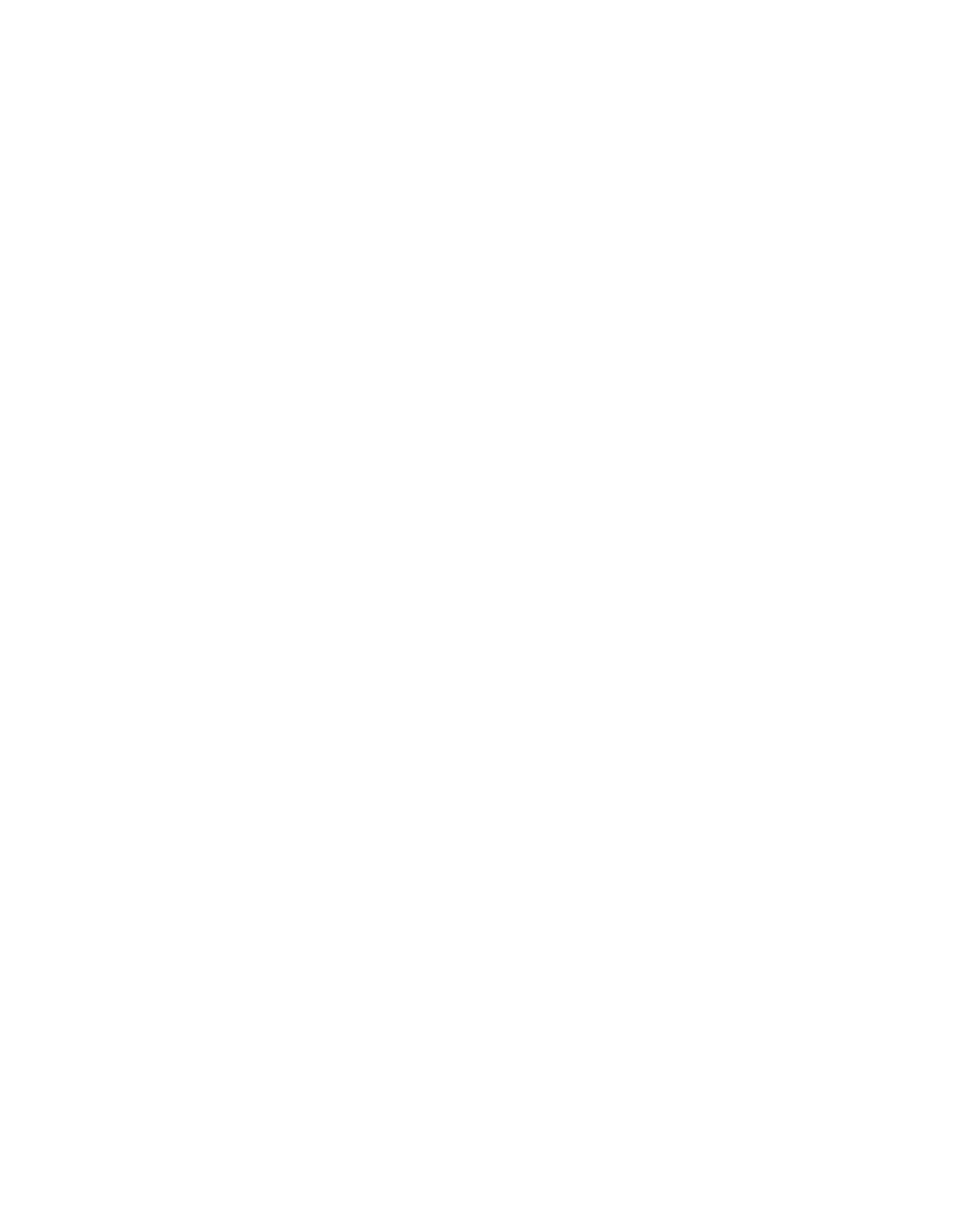

## **WARNING: BE SURE SETUP IS STABLE BEFORE LIFTING LOAD.**

Cylinders should be placed on a flat surface that can support the load. Where applicable, use a cylinder base for added stability. Do not weld or otherwise modify the cylinder to attach a base or other support.



**Avoid** situations where loads are not directly centered on the cylinder plunger. Off-center loads produce considerable strain on cylinders and plungers. In addition, the load may slip or fall, causing potentially dangerous results.



Distribute the load evenly across the entire saddle surface. Always use a saddle to protect the plunger.



**IMPORTANT:** Hydraulic equipment must only be serviced by a qualified hydraulic technician. For repair service, contact the Authorized ENERPAC Service Center in your area. To protect your warranty, use

only ENERPAC oil.

**WARNING:** Immediately replace worn or damaged parts by genuine ENERPAC parts. Standard grade parts will break causing personal injury and property damage. ENERPAC parts are designed to fit properly and withstand high loads.

# **3.0 DESCRIPTION**

This air pilot holding valve will hold fluid under pressure offering independent control of different branches of the same fixture. Valve works with the VA-42 4-way air valve and a booster. Valve can control the pilot air and the booster in sequence.

## **SPECIFICATIONS**

| Working Air Pressure Range 14 psi air @ 1,000 psi hydraulic |  |
|-------------------------------------------------------------|--|
|                                                             |  |

# **4.0 INSTALLATION**

- 1. The unit can be mounted in any direction. Secure the valve to a flat surface with two 1/4" mounting bolts.
- 2. Connect the pressure line from your pressure source to the hydraulic inlet port.
- 3. Connect another line from the hydraulic outlet port at the end of the valve to your cylinder or tool.
- 4. Connect an air line from a directional air valve to the air inlet.

## **5.0 OPERATION**

- 1. Ensure that the directional air valve is positioned so that there is no air pressure going to air pilot port on HV1000A.
- 2. Operate pressure source. HV1000A should allow system to build hydraulic pressure without leaks.
- 3. To release hydraulic pressure, apply air pressure to air inlet by switching air directional valve. Pilot ratio is approximately 70 to 1.
- 4. To begin cycle again, release air pressure from air inlet. Activate pressure source again.



**Figure 1. Example Circuit**

|                                         | <b>TROUBLESHOOTING</b>             |                                                                                                       |
|-----------------------------------------|------------------------------------|-------------------------------------------------------------------------------------------------------|
| <b>SYMPTOM</b>                          | <b>POSSIBLE CAUSE</b>              | <b>SOLUTION</b>                                                                                       |
| Valve does not hold hydraulic pressure. | External leak.                     | Check all hydraulic fittings.                                                                         |
|                                         | Contamination in valve.            | Flush hydraulic section of valve with<br>clean oil. If this does not work,<br>consult service center. |
|                                         | Air pressure getting to air inlet. | Check air valve for leaks and proper<br>operation.                                                    |
| Valve does not release pressure.        | Contamination in valve.            | Flush hydraulic section of valve with<br>clean oil. If this does not work,<br>consult service center. |
|                                         | Air pressure too low.              | Check regulator setting.                                                                              |
|                                         | Possible air leak.                 | Check all air connections.                                                                            |